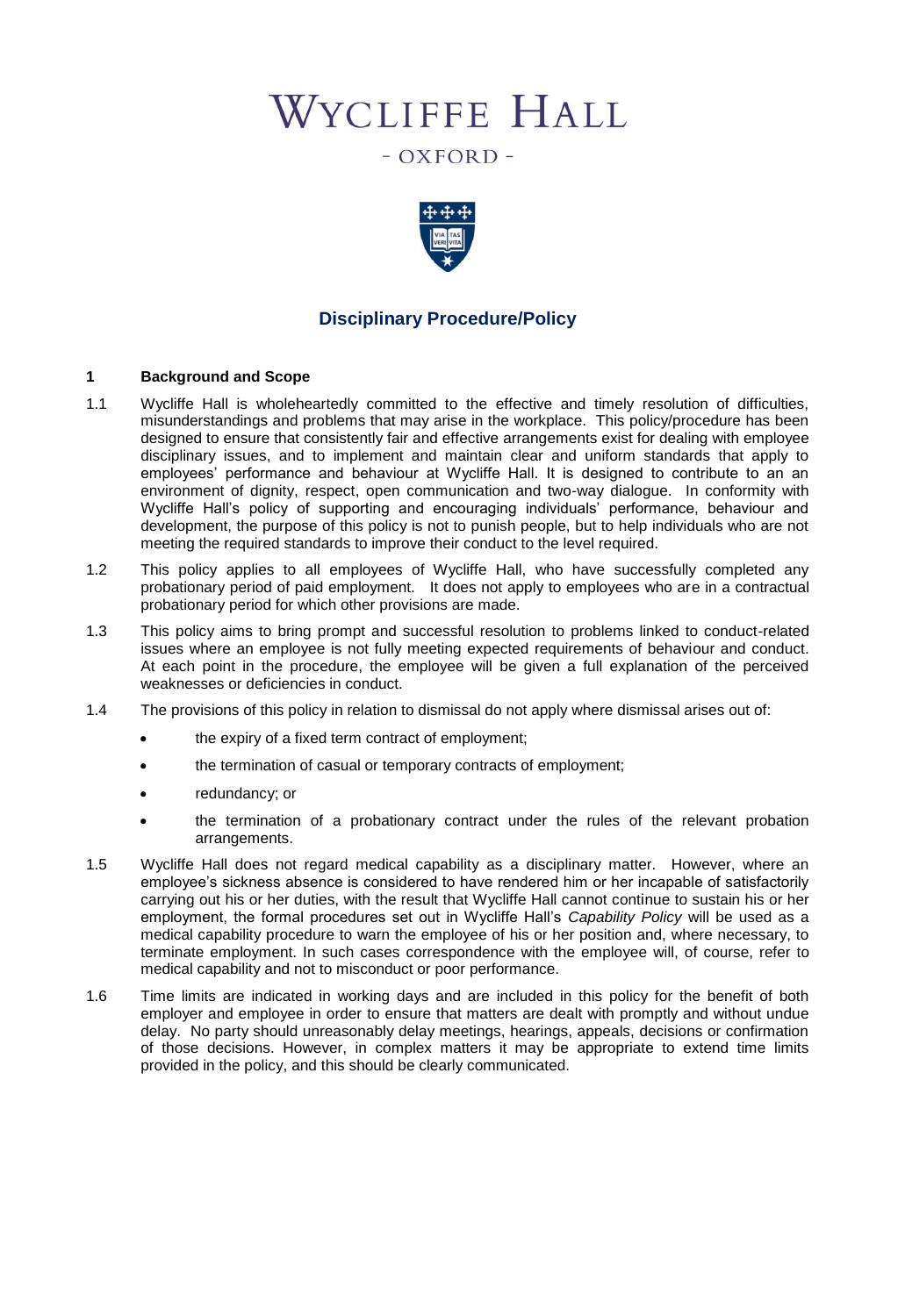## **2 Roles and Responsibilities in Managing Discipline**

- 2.1 Wycliffe Hall's employees have a responsibility under their terms and conditions of employment to conduct themselves with integrity and in an appropriate manner at work and in work-related settings. Further guidance on the standards required is detailed under *6. Expectations regarding Staff Conduct*.
- 2.2 Wycliffe Hall's line managers are responsible for managing the performance and conduct of employees reporting to them and instigating the formal disciplinary process when informal efforts to resolve conduct issues have proved fruitless. Where a perceived conflict of interest occurs, the Principal may identify an alternative individual who is considered to have an appropriate level of capacity, experience and authority to instigate the proceedings.
- 2.3 The Principal is responsible for the oversight and management of the entire disciplinary process in the formal stages, supported by the Bursar in his or her role as the effective Head of Human Resources (HR) for Wycliffe Hall. Any disciplinary action concerning a member of the Senior Management Team will be discussed with the Chair of the Hall Council at a very early stage.
- 2.4 Authority with regard to overseeing the formal stages of the disciplinary procedure may be delegated to another member of the Wycliffe Hall Senior Management Team or Hall Council in accordance with the wishes of the Principal, or the Chair of the Hall Council.
- 2.5 Wycliffe Hall may utilise the services of an external HR professional advisory service as required to provide advice and guidance and to ensure that disciplinary matters are handled fairly, reasonably and in compliance with current legislation and Wycliffe Hall's procedure.
- 2.6 All subsequent references to the formal procedure will understand these arrangements regarding roles and responsibilities to be implicit.

## **3 Record keeping**

- 3.1 Written contemporaneous records will be kept at each stage of the formal procedure. Depending on the complexity of the case, a formal note-taker from the Wycliffe Hall staff may be invited to meetings to take the required formal record (this will be a summary rather than verbatim notes). Attendees of any meeting(s), hearing(s) or appeal(s) during the formal procedure will be asked to sign and date meeting notes and/or any other record of events without unreasonable delay. Should it prove impossible to reach agreement over a meeting record and at least one party does not wish to sign and date the account, the individual or individuals should state their reasons for disagreement immediately in writing and this should also be kept on record. Supporting documentation supplied as evidence by any party will also be retained and shown to all parties.
- 3.2 Records of the formal proceedings include:
	- the nature of the conduct issues
	- identities of employee and parties involved in proceedings
	- related correspondence
	- what was decided and actions taken
	- the reason for the actions
	- whether an appeal was lodged
	- the outcome of the appeal
- 3.3 Records will be treated as confidential, retained and only disclosed in accordance with the Data Protection Act 1998.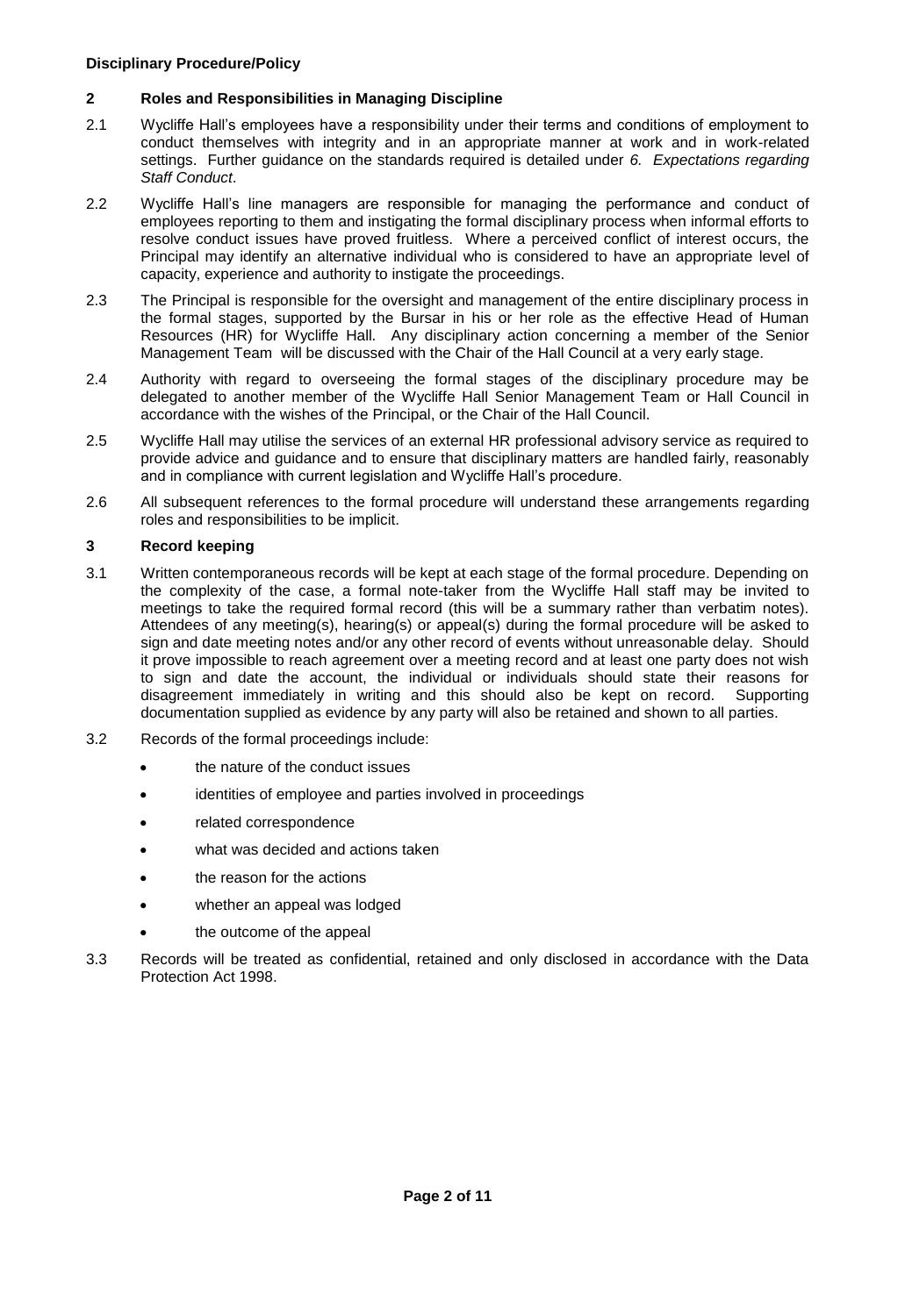## **4 Reasonable Adjustments for Special Requirements**

4.1 Wycliffe Hall is committed to ensuring that employees and their representatives do not experience any disadvantage because of disability or any special requirements. Further details are available in Wycliffe Hall's Disability Equality Policy. The employee is encouraged to raise any queries relating to disability or other needs at the earliest opportunity. Wycliffe Hall will make attempts to accommodate such requests, where reasonably practicable.

#### **5 The Right to be Accompanied**

- 5.1 All employees have the right to be accompanied by a work colleague at meetings, hearings and appeals under this policy. If the work colleague is not an employee of Wycliffe Hal, then the employee must seek the prior agreement of Wycliffe Hall (such agreement not to be reasonably withheld). The colleague will be entitled to reasonable, paid time off to prepare for and attend proceedings. The employee's representative will not be acting in a legal capacity.
- 5.2 The member of staff must make all such arrangements for his or her own representative to attend the meeting(s)/ hearing(s). Correspondence relating to each stage of the procedure should be copied to the employee's representative, once known.
- 5.3 Employees will always be consulted about the date and time of a proposed meeting, hearing or appeal and allowed adequate time to arrange representation. Members of staff and their work colleagues are required to make every effort to attend the meeting, hearing or appeal. If a representative or work colleague is unavailable on the date of a formal disciplinary meeting, hearing or appeal, the Chair should arrange a suitable alternative date, provided this is within a reasonable timescale e.g. within five to ten working days after the date initially proposed.
- 5.4 The work colleague accompanying the employee is entitled to:
	- address the meeting/hearing to put and sum up the employee's case;
	- address the meeting/hearing at the employee's request;
	- ask questions to clarify understanding of the proceedings;
	- to confer with the employee during the meeting/hearing; and
	- request adjournments at reasonable intervals to discuss and give advice to the employee.
- 5.5 The employee's representative will not have a right to answer questions on behalf of the employee and will not be permitted to address the meeting or hearing if the employee does not wish it. Those present must not behave in a way that prevents any other person present explaining his or her views or from making a contribution to the hearing.
- 5.6 All subsequent references to the formal procedure will understand these arrangements regarding employee representation to be implicit.

## **6 Expectations Regarding Staff Conduct**

6.1 Given the varied nature, scope and responsibilities of employees' roles and the work they undertake, so will expectations regarding conduct. Rather than attempting to provide an exhaustive list of potential 'offences', this policy sets out the Hall's general expectation of the way in which its employees will conduct themselves. For the avoidance of doubt, therefore, it should be noted that in addition to the specific examples given of unsatisfactory conduct, misconduct and gross misconduct in this policy, a breach of other conditions, procedures and rules set out in the Staff Handbook and other Wycliffe Hall policies may also result in the disciplinary procedure being implemented.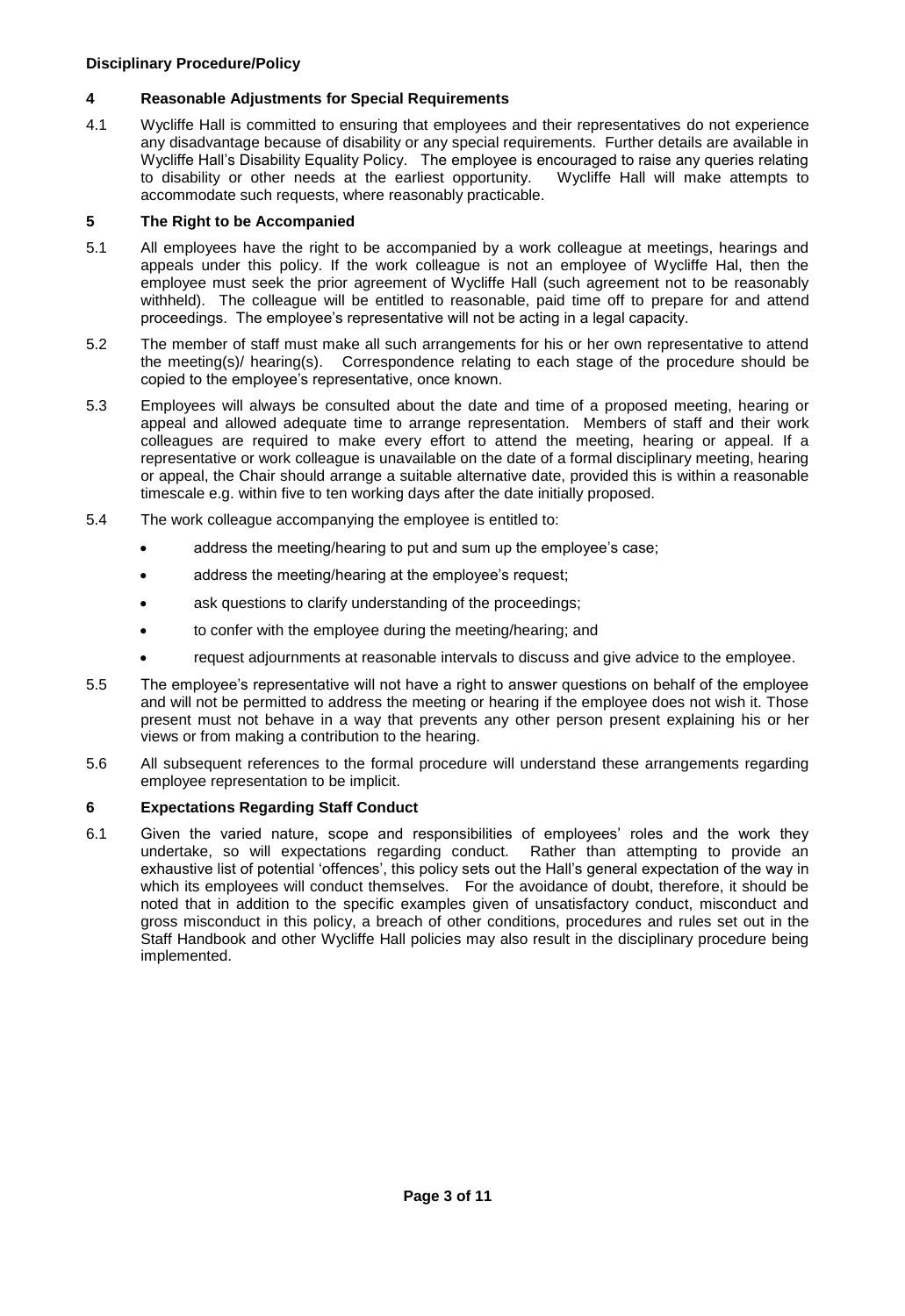6.2 Among the acts of misconduct which may be the subject of disciplinary procedures are:

- conduct which disrupts the work effort of others;
- unsatisfactory attendance at work, e.g. unauthorised absenteeism, lateness, leaving work without permission, overstaying lunch or tea breaks;
- failing to observe Wycliffe Hall's procedures for the reporting of sickness, and time off work;
- deliberate failure to conform to agreed working practices;
- refusing or failing to carry out a reasonable and lawful management instruction;
- using Wycliffe Hall's property, equipment or transport for private use without authorisation;
- disclosing confidential information deliberately without authorisation;
- failure to comply with the Wycliffe Hall's No Smoking Policy;
- deliberate failure to comply with any other Wycliffe Hall policy.

The above examples are illustrative and non-exhaustive and offences of a similar nature will be dealt with accordingly.

- 6.3 Certain types of behaviour will not be tolerated in any form by Wycliffe Hall and constitute Gross Misconduct. As such, they will normally result in the immediate dismissal of any employee found to have committed one of them. The following is an illustrative and non-exhaustive list of behaviours considered by Wycliffe Hall to be acts of Gross Misconduct:
	- theft, fraud, deliberate falsification of records of all types;
	- physical violence, assault, threatening or intimidating behaviour;
	- deliberate damage to Wycliffe Hall's property;
	- any act likely to cause substantial reputational damage to Wycliffe Hall;
	- wilful misuse of Wycliffe Hall's property and services, including inappropriate use of IT facilities;
	- being under the influence of alcohol, illegal drugs or other deliberately misused substances (please refer to the Staff Handbook for further guidance on Wycliffe Hall's Alcohol and Drugs Policy);
	- an act or omission at work which results in unacceptable loss, damage or injury;
	- repeated wilful disobedience or refusal to obey the reasonable and lawful instructions of a manager;
	- any act constituting harassment, discrimination or victimisation (including on the grounds of sex, race, disability, sexual orientation, religion and belief, gender reassignment, pregnancy and maternity, marriage and civil partnership, or age);
	- grossly indecent or immoral behaviour, including deliberate acts of unlawful discrimination or harassment or physical, verbal or psychological bullying of any type;
	- establishing or pursuing a sexual, romantic or improper emotional relationship with a person with whom a member of staff has come into contact in the course of their duties who is vulnerable to an abuse of trust or power;
	- serious breach of confidentiality;
	- deliberate disregard of a health and safety or hygiene regulation or requirement;
	- improper use of the employee's position, power and/or authority for his or her or another's private/business/sexual/other advantage, or an attempt to do so, either on Wycliffe Hall's property, within the wider UK and/or abroad;
	- deliberate contravention of Wycliffe Hall's Financial Procedures;
	- criminal activities outside work, where such conduct is judged to be incompatible with the individual's employment;
	- taking any form of inducement or bribe from contractors, suppliers and/or other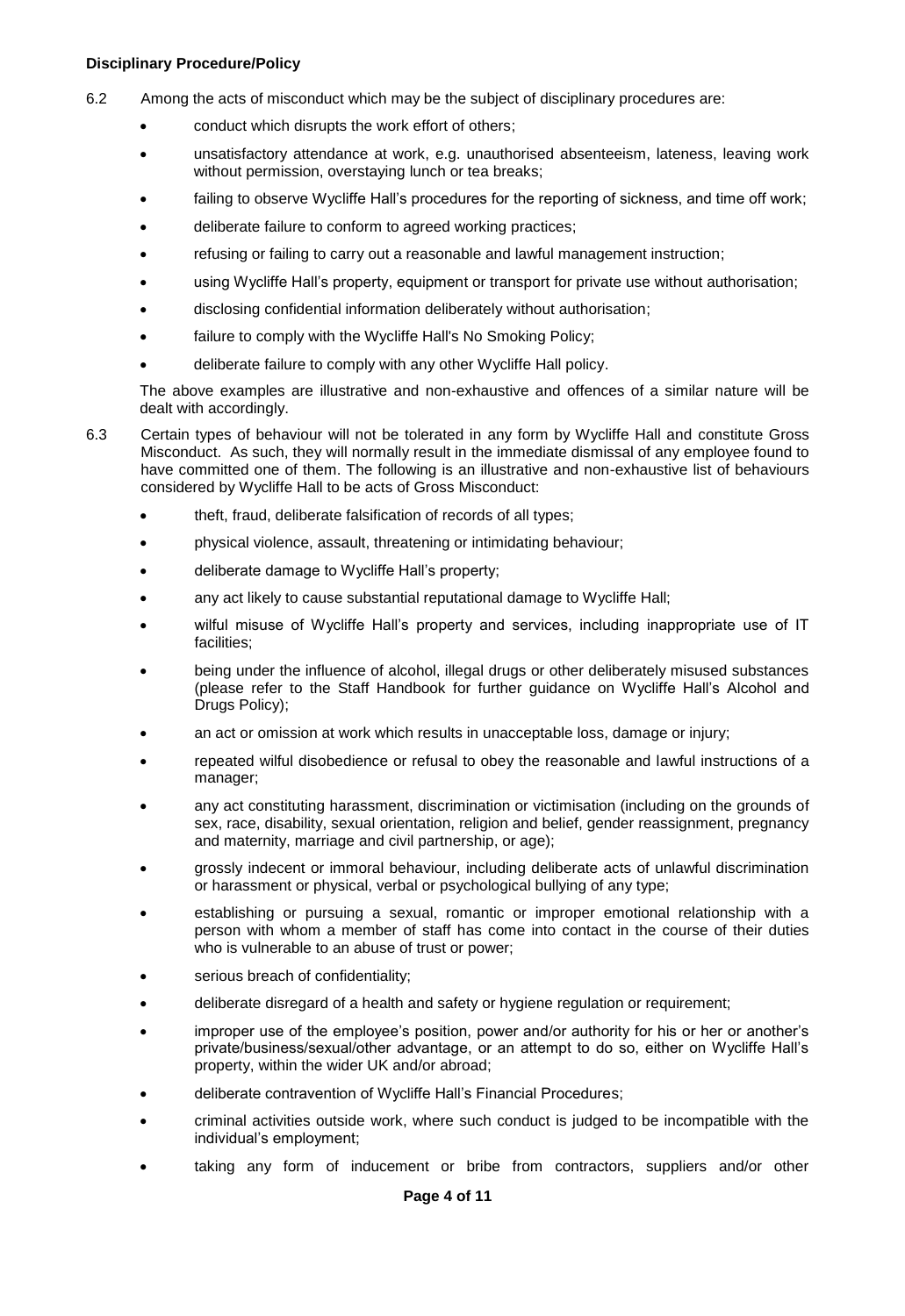stakeholders with an existing relationship with Wycliffe Hall or who may wish to provide products and/or services to Wycliffe Hall in the future (employees should be familiar with the contents of Wycliffe Hall's Bribery policy).

## **7 Suspension**

- 7.1 Where a credible allegation of a serious offence has been made against a member of staff, for example an offence that may amount to gross misconduct, it may be appropriate to suspend the member of staff from duty on full pay. This will provide an opportunity for a full investigation to be undertaken to gather relevant evidence and determine whether a disciplinary hearing should take place. Suspension from duty is not a disciplinary measure in itself but is carried out, without prejudice, to permit a full and proper investigation.
- 7.2 In all cases, suspension may only be carried out on the authority of the Principal. Should the matter concern a member of the Senior Management Team, the Chair of the Hall Council will be responsible for determining whether suspension is appropriate.
- 7.3 The period of suspension will be as brief as possible and will be kept under regular review.
- 7.4 Wycliffe Hall will consider alternatives to suspension, for example home working, additional supervision or the restriction of duties, as is deemed reasonably practicable and appropriate in the circumstances.
- 7.5 If an incident occurs outside office hours and is considered sufficiently serious to warrant suspension (e.g. a member of staff is under the influence of alcohol and unfit to work or a physical assault has taken place) the individual's line manager or a member of the Senior Management Team shall as soon as practicable inform the Principal of the circumstances and of any action taken in consequence and may instruct the employee to cease work and/or not attend work, pending a determination by the Principal (or his nominated delegate) as to whether suspension is appropriate.
- 7.6 Any conditions of suspension will be notified to the employee at the point of formal suspension and confirmed in writing within three working days. If the employee is unavailable he or she will be informed of the decision to suspend in writing. At the time of suspension and in the written confirmation, the employee will be informed of the conditions of their suspension, for example, prior permission in order to enter Wycliffe Hall or associated premises. The employee will be informed of the date on which their suspension will be reviewed if this date falls before the investigation has been completed or before a disciplinary hearing, where appropriate. The employee will also be advised that the suspension is not a disciplinary sanction in itself and will also be advised at regular intervals of the manner in which the investigation is to proceed.
- 7.7 Except for approved leave of absence, the employee must remain generally contactable and available during normal working hours in order that he or she can attend hearings. Any change of address, including email address or telephone number, during this period should be notified immediately to the Bursar.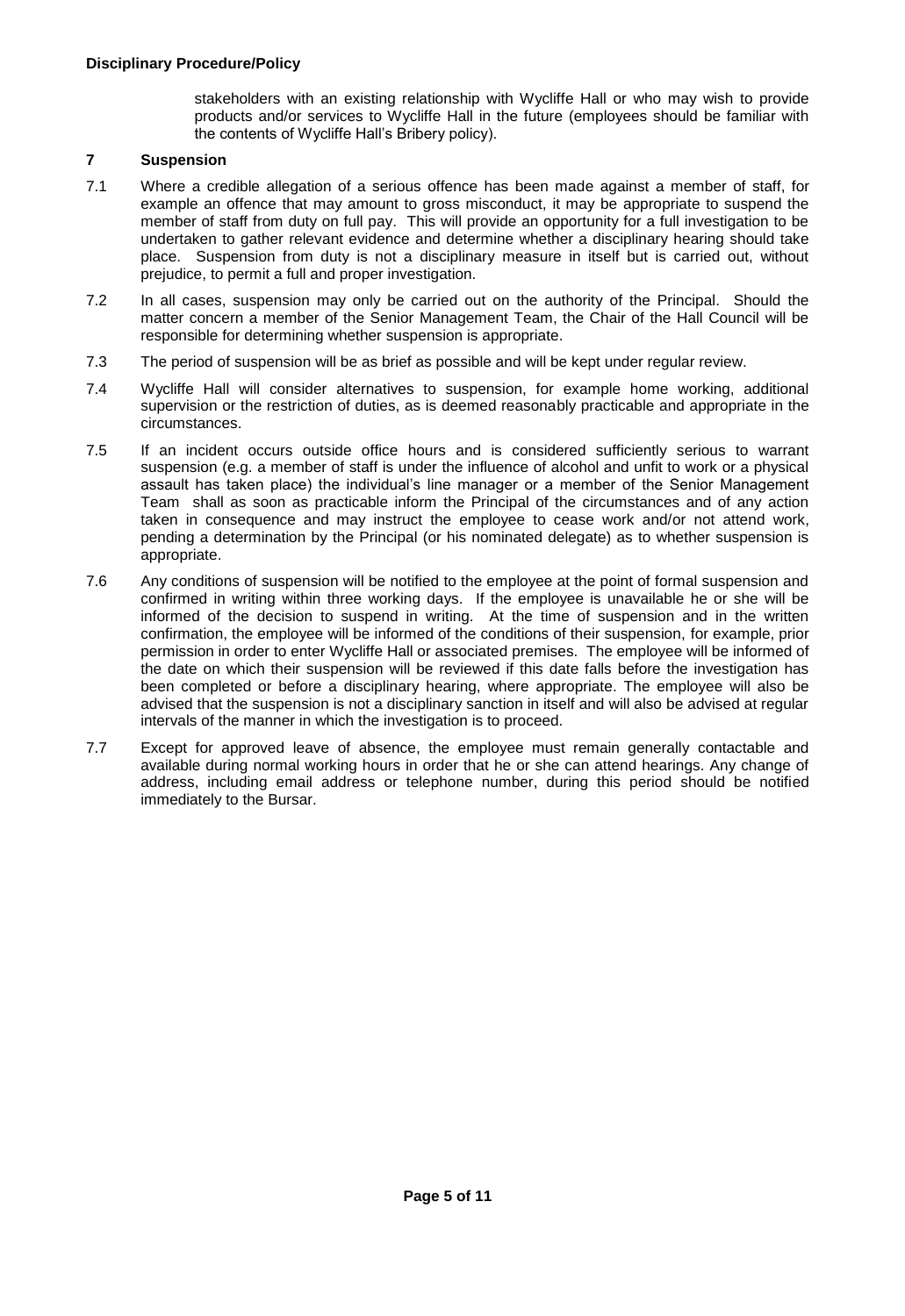## **8 Guidelines for Informal Action**

- 8.1 Wycliffe Hall actively encourages employees and line managers to seek resolution of potential difficulties in the workplace through informal means as quickly as possible.
- 8.2 When a line manager has concerns about the conduct of an employee, they may wish to consult their manager about the most appropriate means of dealing with the perceived problem.
- 8.3 Cases of minor misconduct are usually best dealt with by a manager informally, and without delay. Informal action is expected to be taken in the form of a confidential one-to-one conversation between the employee and his or her line manager and is most appropriate where alleged misconduct is not of a serious nature. The line manager is expected to explain why the expected standards of conduct do not appear to have been met, and discuss the occasion(s) when deficiencies have occurred. The line manager is expected to also define the expected standard of conduct and describe the improvement in behaviour that is needed.
- 8.4 The employee may wish to give mitigating reasons and explain factors for any deficiencies in conduct and it may be that the informal meeting may need to reconvene after the line manager has had opportunity to fully reflect upon these.
- 8.5 Together, the employee and his or her line manager are expected to informally discuss ways in which the employee can achieve the necessary improvement and how future progress will be monitored. At this stage, the employee should be cautioned that if their conduct does not improve they may be subject to formal disciplinary action as set out below.
- 8.6 A record of informal action should normally be put into writing by the line manager and shared with the employee to support the process and/or ensure clarity on timescales, objectives and expectations. The line manager will then review the employee's progress, keeping the employee informed of any updates.

## **9 Formal Procedure: Investigation**

- 9.1 If the line manager considers it has not been possible to remedy the issue or issues informally, or exceptionally where the issue is sufficiently serious to warrant formal action without initial informal considerations, the line manager will be expected to bring the matter to the attention of the their manager and/or the Principal, and recommend that the formal capability procedure be invoked.
- 9.2 If in the opinion of the Principal, there is a prima facie case for invoking the formal disciplinary procedure, an investigation will be launched to gather relevant information and establish where there is in fact a formal disciplinary case to answer. No formal disciplinary meeting or hearing will be convened without a reasonable investigation of the circumstances.
- 9.3 The purpose of the investigation is to gather relevant information and to determine if there is a potential disciplinary case to answer. The extent of the investigation will be proportionate to the seriousness and complexity of the case. The investigation process will depend on the nature of the alleged problem or misconduct and the initial evidence against the employee.
- 9.4 An employee who is the subject of an investigation will be informed as soon as is practicable and appropriate that the investigation is going to take place and why. This information will be confirmed in writing as soon as possible.
- 9.5 The Investigating Officer will be an individual who is considered by Principal to have an appropriate level of capacity, experience and authority to undertake the investigation, which again will be proportionate to the complexity and seriousness of the case. The Investigating Officer must not be the employee's line manager, the line manager of any person making a complaint that led to the investigation or the person expected to conduct any resulting formal meeting.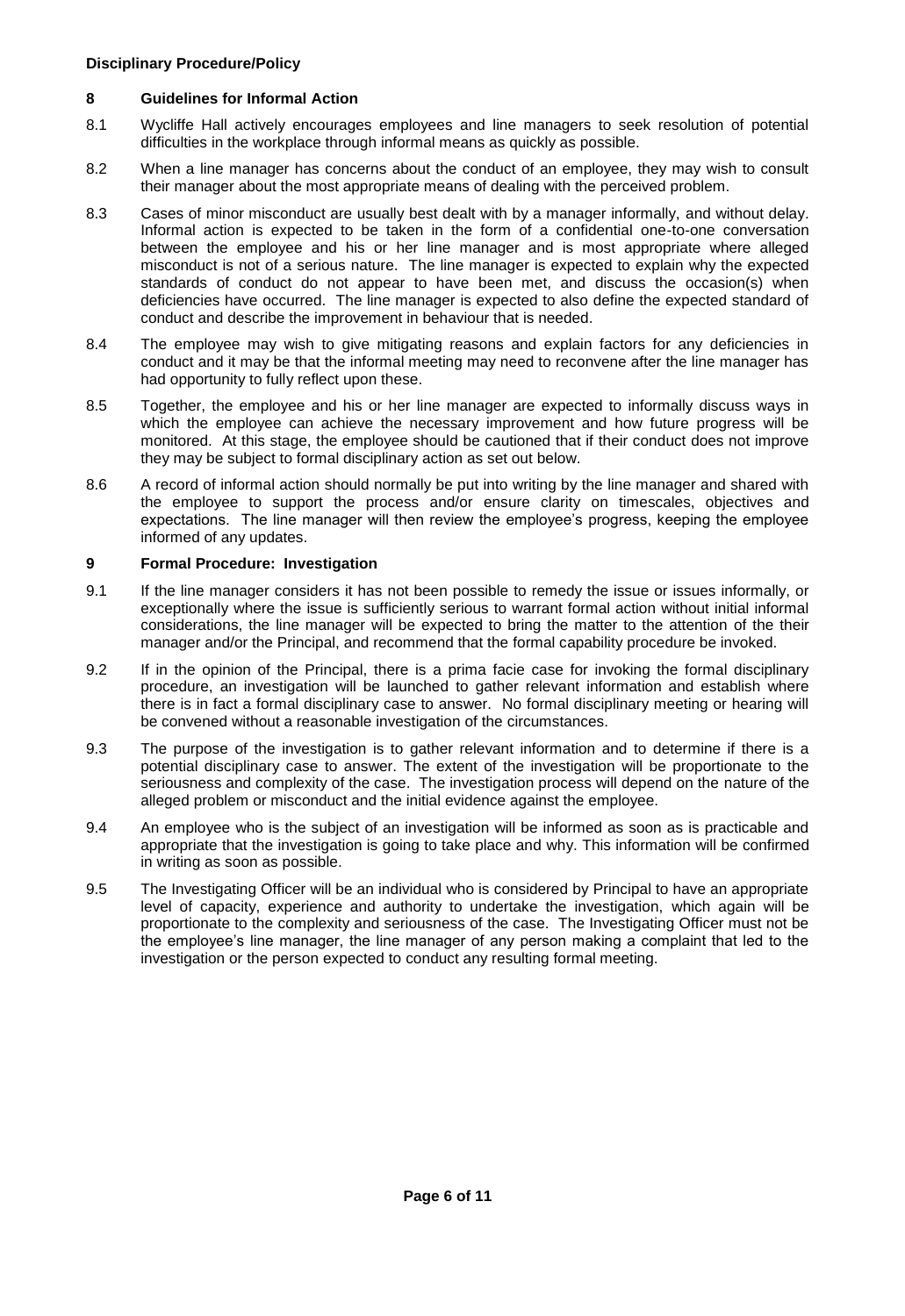- 9.6 The Investigating Officer may make one of three recommendations to the Principal:
	- That there is no case to answer and no further formal action should be taken;
	- That the issues raised should be resolved informatlly, with training and support provided as appropriate; or
	- That the investigation has demonstrated that there is a case to answer and that the formal capability procedure should be invoked accordingly.
- 9.7 The employee will be advised of the outcome as soon as is practicable and will be advised on any next steps.

#### **10 Formal Procedure: First Formal Meeting**

- 10.1 Following consultation with the Investigating Officer and/or the Principal, the line manager will invite the employee to a formal meeting. At least five working days' notice of the meeting should be given.
- 10.2 During the meeting, the line manager will:
	- a) remind the employee that this is the first formal meeting in Wycliffe Hall's disciplinary procedure;
	- b) confirm the role of the employee's representative;
	- c) inform the employee that their conduct on one or more occasions does not meet the standard expected, giving precise details of what is expected;
	- d) state the details and provide evidence of the poor conduct and the impact this has had/is having on service delivery;
	- e) give the employee the opportunity to give an explanation of any mitigating circumstances and in an environment of open communication endeavour to establish the root cause of the unsatisfactory conduct;
	- f) discuss with the employee the range of available options at this stage of the process including that of a Formal Written Warning, to enable the employee to improve to the required standard;
	- g) agree with the employee an appropriate way forward and set a timeframe for a plan of action to be drawn up, including specific targets, if appropriate, with timescales;
	- h) explain how progress will be assessed and set a review date, which will be dependent on the circumstances of the case; and
	- i) explain that failure to reach the required standard during the review period may lead to further formal action, including the possible termination of employment.
- 10.3 The employee may be issued with a Formal Written Warning as a result of the meeting.
- 10.4 The outcome of the meeting will be formally recorded in a letter to the employee within 5 working days of the meeting. Where a formal written warning is given, a record of the warning will be placed on the employee's personnel file and will be kept on that file for a period of 12 months, subject to satisfactory conduct.

#### **11 Formal Procedure: Second Formal Meeting**

- 11.1 If conduct remains below the standard required by Wycliffe Hall beyond a specified timeframe for improvement, then a second and final formal meeting between the employee and the line manager's manager will take place. In the event that the line manager's manager is unavailable, the Principal may identify an alternative member of staff or Hall Council member to undertake the task. Employees should always be given at least 5 working days' notice.
- 11.2 The second formal meeting will be conducted in the same manner as in the first formal meeting, but in addition to the relevant matters listed under the first formal meeting the manager will:
	- a) Consider the extent to which the employee's conduct has failed to reach the set standards. Any shortfall against management expectations must be identified clearly and openly.
	- b) Invite the member of staff to give their opinion on progress made, any relevant support and training made available and any other options they have considered.
- **Page 7 of 11** 11.3 Following the meeting the employee will be notified in writing within 5 working days of the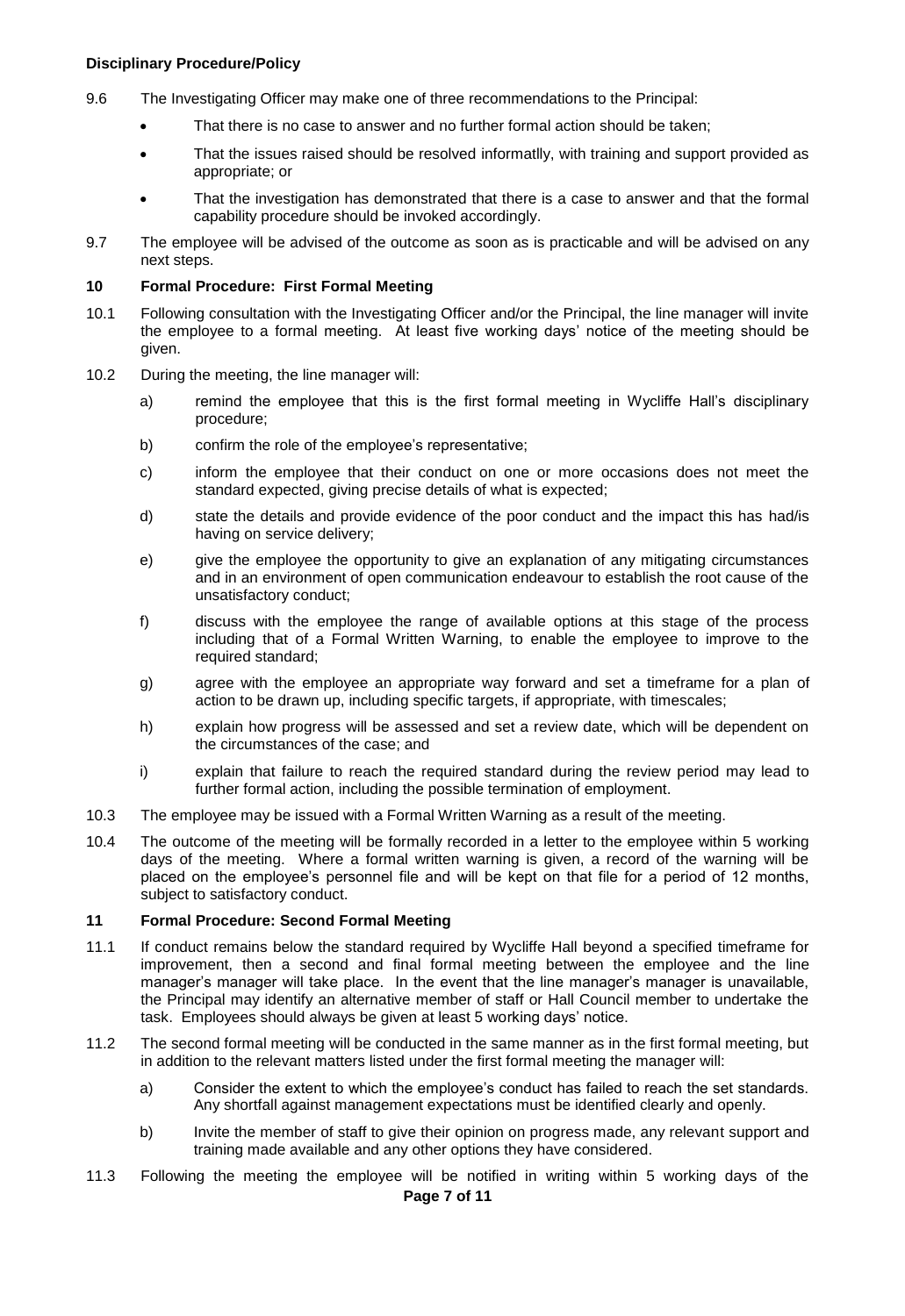improvements required and the timescale for improvement and a date will be set for a further review. The outcome of this meeting will also be communicated at this time; at this point the employee may also be issued with a Final Written Warning**.**

11.4 The employee will be notified of the improvements required and the timescale for improvement and, if appropriate, specific targets set. Where a formal written warning is given, a record of the warning will be placed on the employee's personnel file and will be kept on that file for a period of 12 months, subject to satisfactory conduct.

#### **12 Formal Procedure: Disciplinary Review Hearing**

- 12.1 Should an employee's conduct remain at an unsatisfactory standard then the employee will be informed of the need to attend a disciplinary review hearing to decide whether dismissal or other appropriate action such as change in role and/or demotion may be taken.
- 12.2 The disciplinary review hearing will have a panel appointed by the Principal.
- 12.3 The disciplinary review hearing will be heard by a Panel comprising two members of staff or Hall Council not previously involved in the disciplinary procedure. The panel will be appointed by the Principal.
- 12.4 For the avoidance of doubt, should the disciplinary procedure concern a member of the Senior Management Team and the person leading the hearing is a member of Hall Council, there should be an additional member of Hall Council appointed to serve on the panel.
- 12.5 The hearing will proceed as follows:
	- a) Introductions of those present and their roles.
	- b) Confirmation of the role of the employee's representative, i.e. that the representative will be able to address the hearing to put the employee's case forward, sum up the case, respond on the employee's behalf to any view expressed at the hearing and conferring with the employee but will not directly respond to questions on behalf of the employee.
	- c) Exploration of the issues underlying the employee's conduct both the employee and line manager will be invited to state their case.
	- d) After the issues in question have been explored, the chair of the panel may consider whether to:
		- give all the opportunity to review what has been said and consider whether there is anything they wish to clarify;
		- to add in closing remarks and enable the panel to review what they have heard;
		- seek clarification on any issues before bringing the hearing to a close.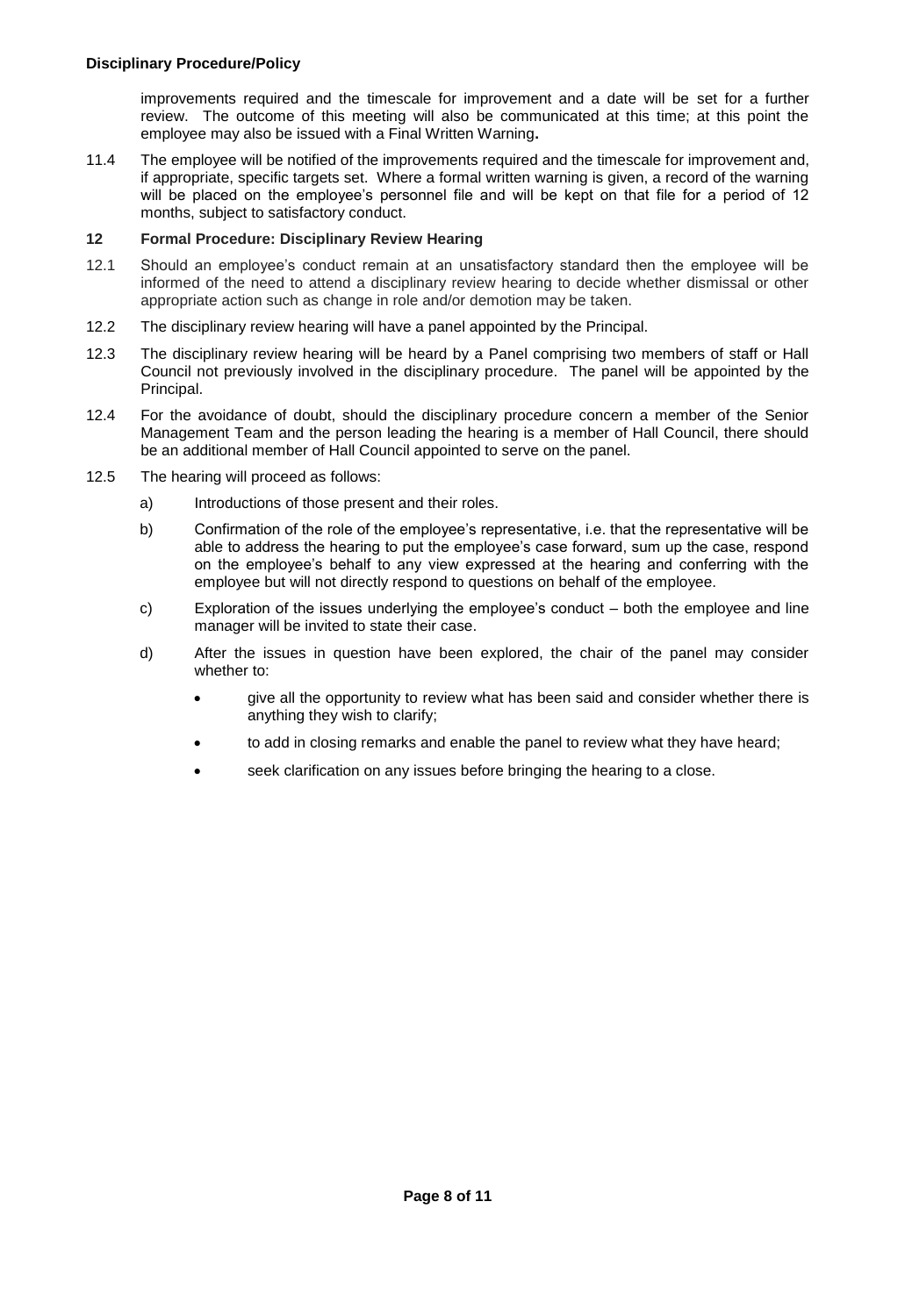- e) If the panel is unable to make a decision as further information or time is required, the chair will adjourn the hearing and ensure that there is a clear understanding as to how matters will be communicated, including (where applicable) the time when the hearing will be reconvened.
- 12.6 Following the hearing the panel will decide either:
	- the assertion of misconduct has not been proven;
	- the assertion of misconduct has been proven and thathe appropriate action in the circumstances is that the employee should be dismissed;
	- the assertion of misconduct has been proven and that the appropriate action in the circumstances is that the employee should not be dismissed but to offer a change in role or demotion instead; or
	- the assertion of misconduct has been proven and that the appropriate action in the circumstances is to give the employee a further opportunity of a six month review period to demonstrate that he or she is capable of achieving and sustaining the required level of conduct and behaviour.

In the event the panel selects option iv, and the employee is placed under review, the panel will suggest arrangements to monitor the employee's ongoing progress, and advise the employee of the consequences of any subsequent misconduct. The Principal will also formally review he fulfilment of conduct requirements at intervals to be agreed by the panel and communicated to the employee at the start of the probation period. If it becomes apparent that these requirements are not being fulfilled, then the Principal in consultation with the Senior Management Team may decide either to:

- re-convene the panel to consider only what has transpired in the review period; or
- re-convene the panel for a full hearing of the whole case;
- 12.7 Where it is identified that further essential information or clarification is required, the panel may decide to adjourn the hearing to enable further investigation. In such a case, an indication of the timeframe for this should be provided. Once completed the panel should be reconvened.
- 12.8 Depending upon whether the panel has been able to make a decision, the employee will receive confirmation or notification of its decision in writing usually within 5 working days of the hearing from the Principal (or Chair of Hall Council if concerning a Senior Management Team member). If a decision to dismiss the employee is made then the dismissal letter will include the following:
	- a) the reason for dismissal;
	- b) the date on which the employment will terminate; and
	- c) confirmation of the employee's right of appeal

## **13 Formal Procedure: Appeals**

- 13.1 An employee who wishes to appeal against a disciplinary warning or dismissal, shall inform the Principal within 10 working days of the date of the written notification of the warning or dismissal; full details of the grounds of appeal must be included.
- 13.2 An appeal against a disciplinary warning, up to and including the level of formal, final written warning, will be heard without unreasonable delay by an appropriate senior manager/officer not previously involved in the case, nominated by the Principal.
- 13.3 An appeal against dismissal will be heard by an Appeal Panel comprising two members of the Senior Management Team not previously involved in the disciplinary procedure nominated by the Principal. In the event of Senior Management Team members not being available to hear the appeal, Hall Council members will be called upon to facilitate the appeal hearing.
- 13.4 In cases of an appeal against dismissal, the decision of the Appeal Panel will be reported to the Hall Council.
- 13.5 All appeal hearings will involve the appellant and the manager who took the action resulting in the appeal.
- 13.6 An employee raising an appeal will normally be given at least 5 working days' written notice of the date of an appeal hearing.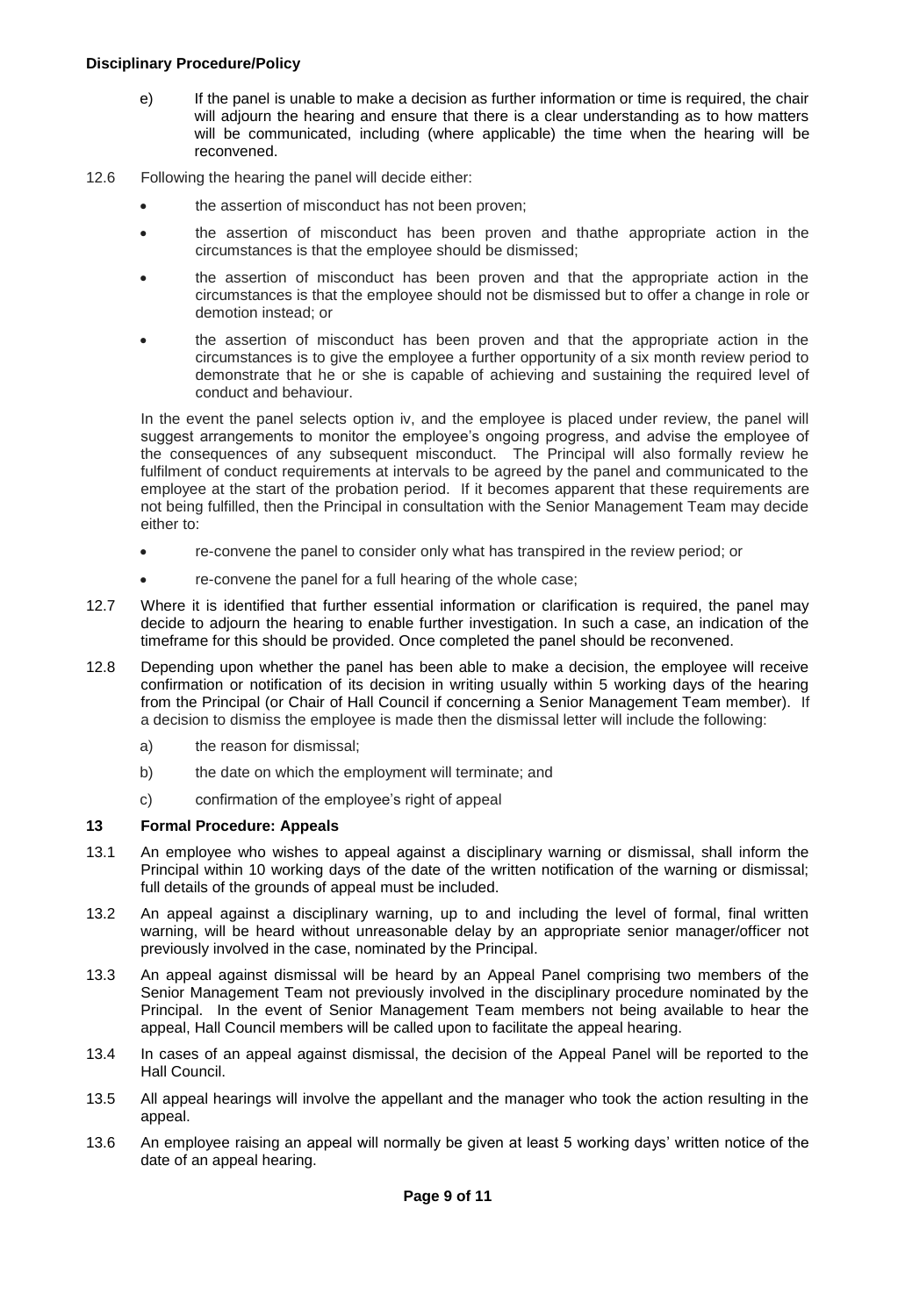- 13.7 Employees are expected to attend the appeal hearing. In exceptional circumstances where the employee is unable to attend the appeal hearing, he or she must, as soon as possible, inform the person who sent the letter inviting them to attend as soon as possible. Should an employee request a postponement to an appeal hearing on more than one occasion, Wycliffe Hall reserves the right to hold the hearing in the employee's absence.
- 13.8 In all cases, the person(s) hearing the appeal shall have the authority to reach any of the following conclusions:
	- that the original decision of the hearing be upheld in its entirety;
	- that the grounds for appeal be upheld in their entirety and that the disciplinary action be expunged from the appellant's employee record or that the dismissal is overturned;
	- that a lesser sanction be substituted for that imposed by the original formal hearing.

#### **14 Overlapping Grievance, Capability and/or Disciplinary Cases**

- 14.1 If an employee raises a grievance during a disciplinary procedure, and the grievance and disciplinary cases are related, both cases will normally be dealt with concurrently.
- 14.2 Where it is not appropriate to deal with both issues concurrently the disciplinary procedure may be temporarily suspended in order to deal with the grievance.
- 14.3 If a disciplinary matter arises during a capability procedure, both cases will normally be dealt with concurrently.
- 14.4 In all cases every attempt will be made to avoid multiplicity of procedures and associated delay.

## **15 Equal Opportunity**

15.1 All parties involved in the operation of this policy shall ensure that its application is in alignment with the Equality Act 2010 and the principles contained within Wycliffe Hall's Equality Policy.